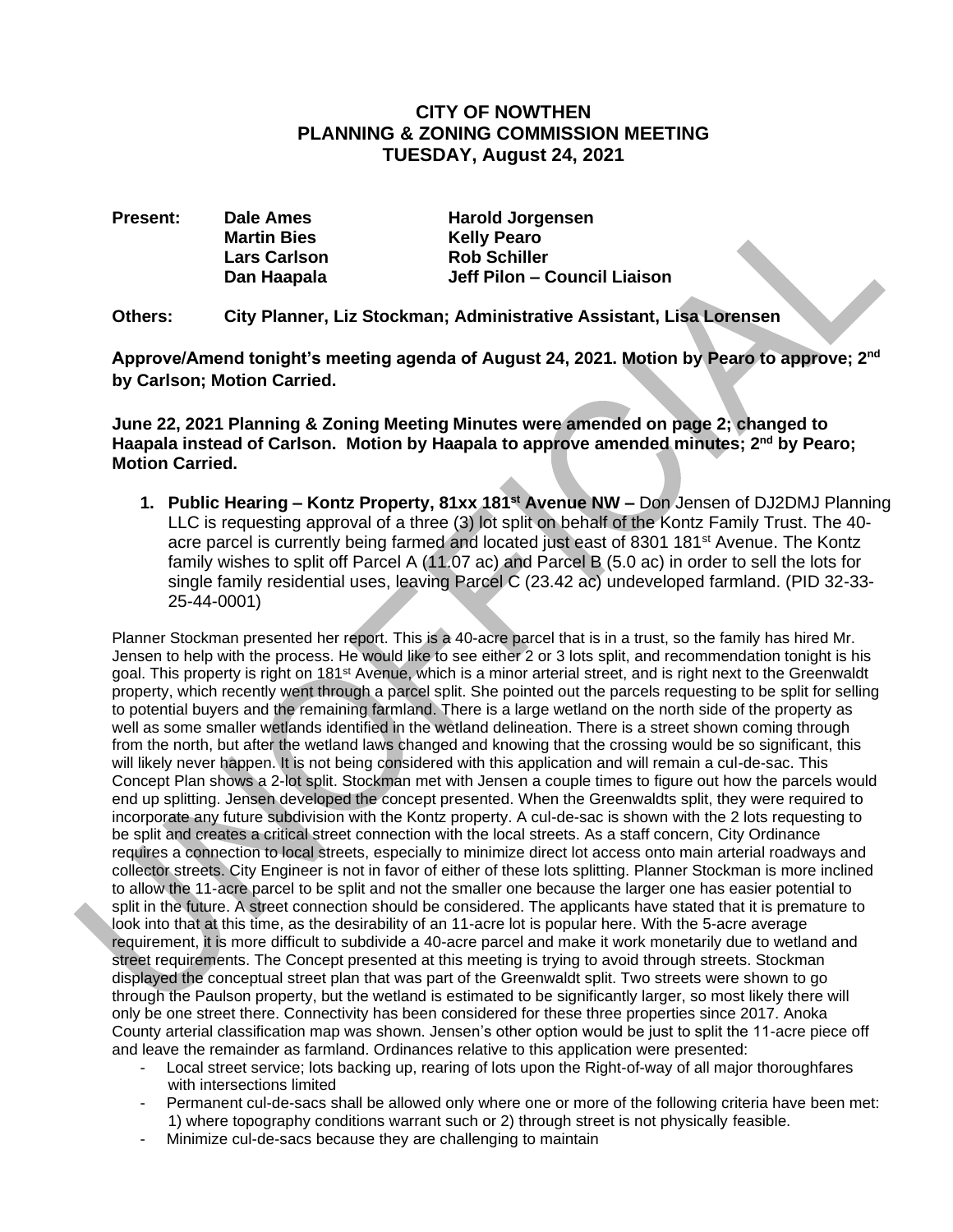Direct vehicular access from individual lots to arterial and collector streets shall be discouraged and may be prohibited by the City Council.

TPC did not make a recommendation as she wants some feedback from the Commission. The City Planner is allowed to do a two-lot subdivision administratively, but she did not feel comfortable moving ahead Administratively. When a concept involves streets, it needs to come for discussion. Two concepts show how a through street could work. There is enough depth once a Right-of-Way easement is given to Anoka County for 181st Avenue. The street concept could work if the Commission thinks it is important – one option goes to the north and another option goes to the south.

Park & Trail Dedication fees need to be discussed also – whether to pay park dedication fees for two lots or all three lots, as Parcel C will be left as agricultural land but would still be considered a legal lot of record as a buildable lot.

#### **Mailings and postings completed.**

**Applicant Don Jensen** representing the Kontz family trust addressed the Commission. He wanted to affirm that this is an Administrative lot split, and much of the discussion so far is dealing with platting ideas or long range development. Part of the consideration is regarding 181<sup>st</sup> Ave and a lot of wetlands immediately north. The notion that it is tying into a series of other properties for "neighborhooding" and connectivity is limited, as demonstrated by the maps and a slow drive past the properties. Environmental sensitivity is in fact important in both Ordinance and practicality. Septic system preliminary information was provided so homebuyers have choices of where they want to locate. The 11-acre parcel is being sought by the marketplace, a representative of the owner, and Edina Realty, as they try to sell the property as a fiduciary matter for the mother. There is a market for the slightly bigger lot, and it is the most desirable home site. The street concept may be presented as feasible from a practical point of view for the City, but it is not for the family. As opposed to Administrative lot splits, when Platting, a land owner must account for much more than the road layout. Developability, septic system placement, etc. Nowthen septic rules are some of the toughest in the area because of the separation requirements, thus the greatest cost per septic system when it is not in sand. That creates a burden to the homebuilder. When building city streets, there are costs for the street, engineering, ponding requirements, etc. This consumes more of the property and the dollars need to be added to the feasibility sketch. Regarding the decision of whether to grant this property a two-parcel or a three-parcel layout, much of the buildable land will be chewed up by any type of ponding scheme if a frontage road layout is desired, financially feasible and environmentally sensitive.

In the sketch plan stage, the City approves a concept, and then either staff or the applicant goes to the highway department to confirm they can accomplish something as simple as a road location. In this specific situation, Anoka County has already had the opportunity to review the proposed three-parcel layout regarding relative driveway placement in relation to 181st Ave. The County had no issue with drafting a letter to the City Planner and the City because their concerns of safety and sight lines were addressed. There is merely a concept plan to address the City's Comprehensive Plan questions. His plan has shared access with the two new parcels and the remnant parcel with its field access off 181<sup>st</sup> and was considered to be a permittable design. The County letter regarding this plan was included in the packet, and they believe it meets their criteria. Jensen believes that approval from the County shows prudent planning.

Jensen also asked the Commission to consider the 160 acres to the east. That family has been in the community for a long time and has shown no interest in developing. Planner Stockman indicated a ½ mile spacing criteria between city streets she was hoping to hit, but he believes it would need to be changed to something between  $\frac{1}{4}$  to  $\frac{1}{2}$  mile spacing. His drawings show road access, if feasible and Greenwaldts were included, that would hit the ½ mile spacing and potentially allow for some future development opportunity of the larger parcel. If the city were to honor the ½ mile spacing rule for streets accessing on Baugh, the next access point would need to be on the Greenwaldt property.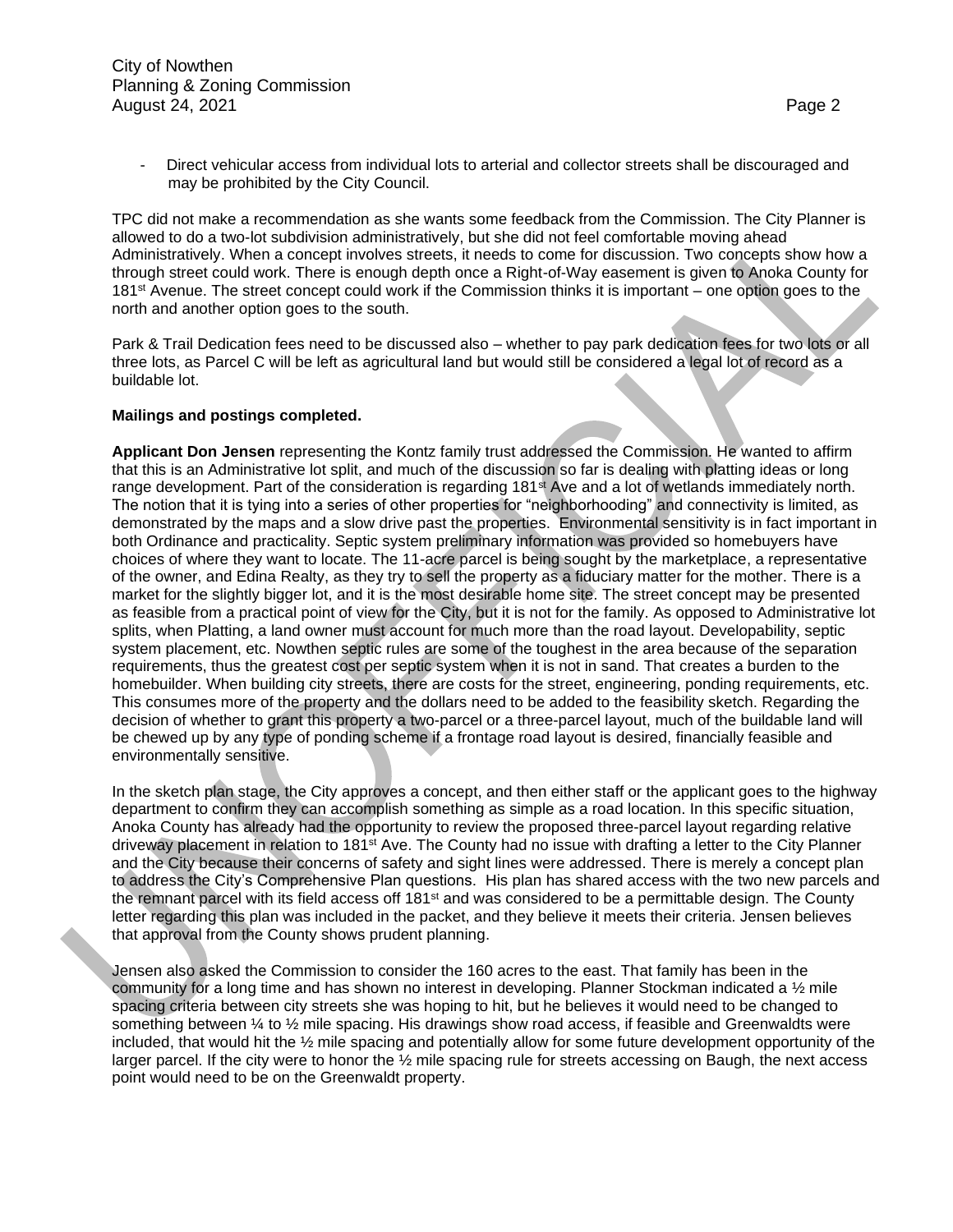The Kontz family needs to consider how much will be invested and will there be any left over to pay for goods and services being created. The remnant parcel is still a good, viable parcel for farming, and it is more saleable for someone desiring to do hobby farming, etc. It makes no sense for the Kontz property to make plats and push roads in a variety of different directions when there have been no imminent applications, in particular, to the east. In the best interest of the family trust fiduciary plans, Jensen is requesting approval of his plan to split off 11 acres, leaving the remnant parcel as farmland, able to be accessed and farmed as a rental farm property. There are still future development opportunities. The road layouts presented require wetland considerations, fill options, and ponding. The Kontz trust is not interested in being road builder or developer, but from an estate planning perspective, it is appropriate to allow the 40-acre parcel to be broken into more desirable parcels for the community. What they have presented is the 11-acre, the 5-acre, and the remnant parcel to be split off as of this calendar year. Delays in the approval will push out construction dates for the hopeful buyer of the 11-acre parcel until the winter or possibly even next year. They are willing to pay whatever park fees required, but he thinks the farmland park fees should wait to be expected until it becomes developed. The Trust is not interested in pursuing a Platting process with this parcel. Realtor, Gregg Roeglin, was present and available to answer questions.

Ames said that the Commission is required to look at the future with regard to roads and plans. Stockman confirmed and said she is more comfortable with Johnson's 2-lot option, as it would allow street access. However, allowing Parcel A (11 acres) should only be approved with restrictions preventing flag lots or any variances because that is what eventually happens when a parcel is left alone and subdivided around it. It's big enough to split, but if it isn't eventually served it with a local street, the city gets a special request coming back to allow street access that could have been prevented from the start. With the 2-lot split there is more potential for getting a parcel that backs up to 181<sup>st</sup>. Parcel B gets in the way of subdividing anything, because it is not subdividable. No problem with Parcel C, as it has potential. Recommendation to move the north line of Parcel B to get it out of the wetland area in case a cul-de-sac is ever needed in a future road design.

Soil borings were taken to confirm that the 6 buildable areas, and each had 1 ½ to 2 feet of cover. Discussion about soil separation rules and expense for home builder/buyer. Septic investigator said that in several instances the good road building sites are also good for home building and these two plans may interfere with each other. The County has approved one shared access point for the two driveways and has approved that the 5-acre piece and the 11-acre piece would each have a distinct driveway coming together to the shared access point. County road has two field access approaches where the bump out of the pavement is 50' wide to access this property.

If the 20 acres is purchased to develop, then platting conversations would be necessary. Discussion about developability of the remaining agricultural 20 acres and the ½ mile separation requirement of city streets, and potential street maintenance concerns. Requirements are that the road frontage should be 150 feet with 300 feet at the building site. Discussed the potential of a compromise by adjusting Parcel shapes and leaving a gap for an easement between parcels for future road access, which would be more compatible with the  $\frac{1}{2}$  mile separation requirement. Stockman said it is challenging and liked the idea of compromising. Pearo agreed with the County letter and recommendations, and she also agreed to restrict flag lots and variances in future splits. Access point to the farmland is already in place, so is not a concern at this time. The 50' wide approaches were most likely added so preserve the road edge at the field access roads already there. Pearo is supportive of the 3-lot split and the suggestion to reshape lots to be split, with or without the easement. An easement is not desired at this point, but leaving a strip between parcels A and B would allow for future road possibilities if Parcel C should develop.

Discussed further splitting and legal implications. A property can only be split by the same owner one time by metes and bounds. Any further splits (Parcel C) would need to be platted. If the Kontz family wishes to administratively split, agreeing to reshape the 3 lots and allow the road easement as the Commission recommends and submit a revised drawing for approval, the City Council could approve the plan at it's September 14, 2021 meeting. Jensen said they would like to have at least two lots split approved, in case the engineered revised drawing for three lots isn't ready for the council meeting, and do not wish this to be tabled.